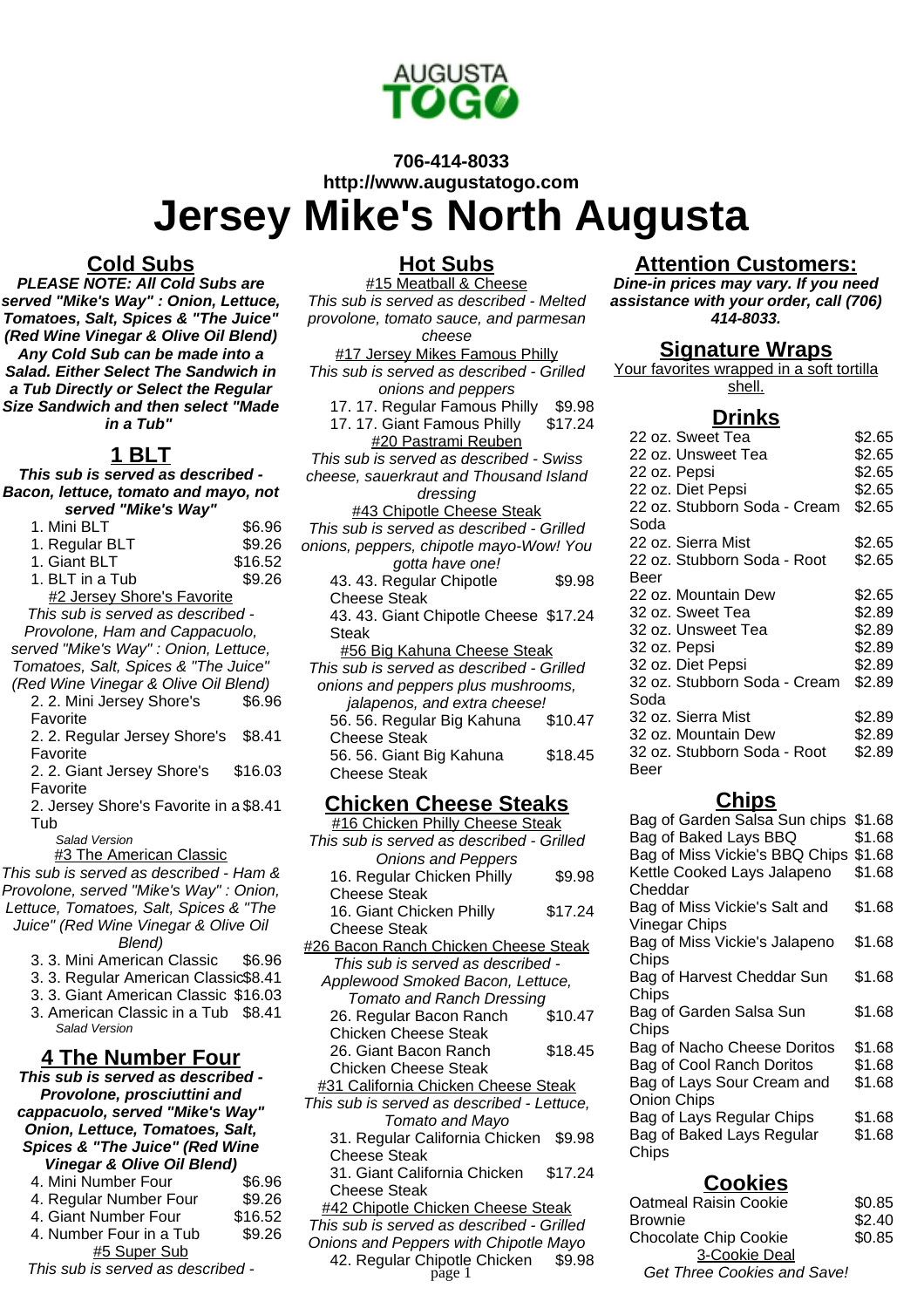Provolone, Ham, Prosciuttini and Cappacuolo, served "Mike's Way" : Onion, Lettuce, Tomatoes, Salt, Spices & "The Juice" (Red Wine Vinegar & Olive Oil Blend) 5. 5. Mini Super Sub \$7.20 5. 5. Regular Super Sub \$9.62 5. 5. Giant Super Sub \$17.24 5. Super Sub in a Tub \$9.62 Salad Version #6 Famout Roast Beef & Provolone This sub is served as described - Cooked on premises using only Certified Angus USDA Choice Top Rounds, served "Mike's Way" : Onion, Lettuce, Tomatoes, Salt, Spices & "The Juice" (Red Wine Vinegar & Olive Oil Blend) 6. 6. Mini Roast Beef & Provolone \$7.93 6. 6. Regular Roast Beef & Provolone \$10.83 6. 6. Giant Roast Beef & Provolone \$18.45 6. Roast Beef & Provolone in \$10.83 Tub Salad Version #7 Turkey Breast & Provolone This sub is served as described - 99% Fat Free Turkey! One of our most popular! Served "Mike's Way" : Onion, Lettuce, Tomatoes, Salt, Spices & "The Juice" (Red Wine Vinegar & Olive Oil Blend) 7. 7. Mini Turkey Breast & Provlone \$7.20 7. 7. Regular Turkey Breast & \$9.62 Provlone 7. 7. Giant Turkey Breast & \$17.24 Provlone 7. Turkey Breast & Provolone i\$9.62 a Tub Salad Version #8 Club Sub This sub is served as described - Turkey, Ham, Provolone, Bacon, Mayo, served "Mike's Way" : Onion, Lettuce, Tomatoes, Salt, Spices & "The Juice" (Red Wine Vinegar & Olive Oil Blend) 8. 8. Mini Club Sub \$7.93 8. Regular Club Sub \$10.83 8. 8. Giant Club Sub \$18.45 8. Club in a Tub \$10.83 Salad Version #9 Club Supreme This sub is served as described - Roast Beef, Turkey, Swiss, Bacon, Mayo, served "Mike's Way" : Onion, Lettuce, Tomatoes, Salt, Spices & "The Juice" (Red Wine Vinegar & Olive Oil Blend) 9. 9. Mini Club Supreme \$7.93 9. 9. Regular Club Supreme \$10.83 9. 9. Giant Club Supreme \$18.45 9. Club Supreme in a Tub \$10.83 Salad Version #10 Tuna Fish This sub is served as described - Freshly made on premises! Served "Mike's Way" : Onion, Lettuce, Tomatoes, Salt, Spices & "The Juice" (Red Wine Vinegar & Olive Oil Blend) 10. 10. Mini Tuna Fish \$7.20 10. 10. Regular Tuna Fish \$9.62

Cheese Steak 42. Giant Chipotle Chicken Cheese Steak \$17.24 #44 Buffalo Chicken Cheese Steak This sub is served as described - Frank's Red Hot Sauce, Lettuce, Tomato and Blue Cheese Dressing 44. Regular Buffalo Chicken Cheese Steak \$10.47 44. Giant Buffalo Chicken Cheese Steak \$18.45 #55 Big Kahuna Chicken Cheese Steak This sub is served as described - Grilled Onions, Peppers, Mushrooms, Jalapenos with Extra Cheese! 55. Regular Big Kahuna Chicken Cheese Steak \$10.47 55. Giant Big Kahuna Chicken \$18.45 Cheese Steak